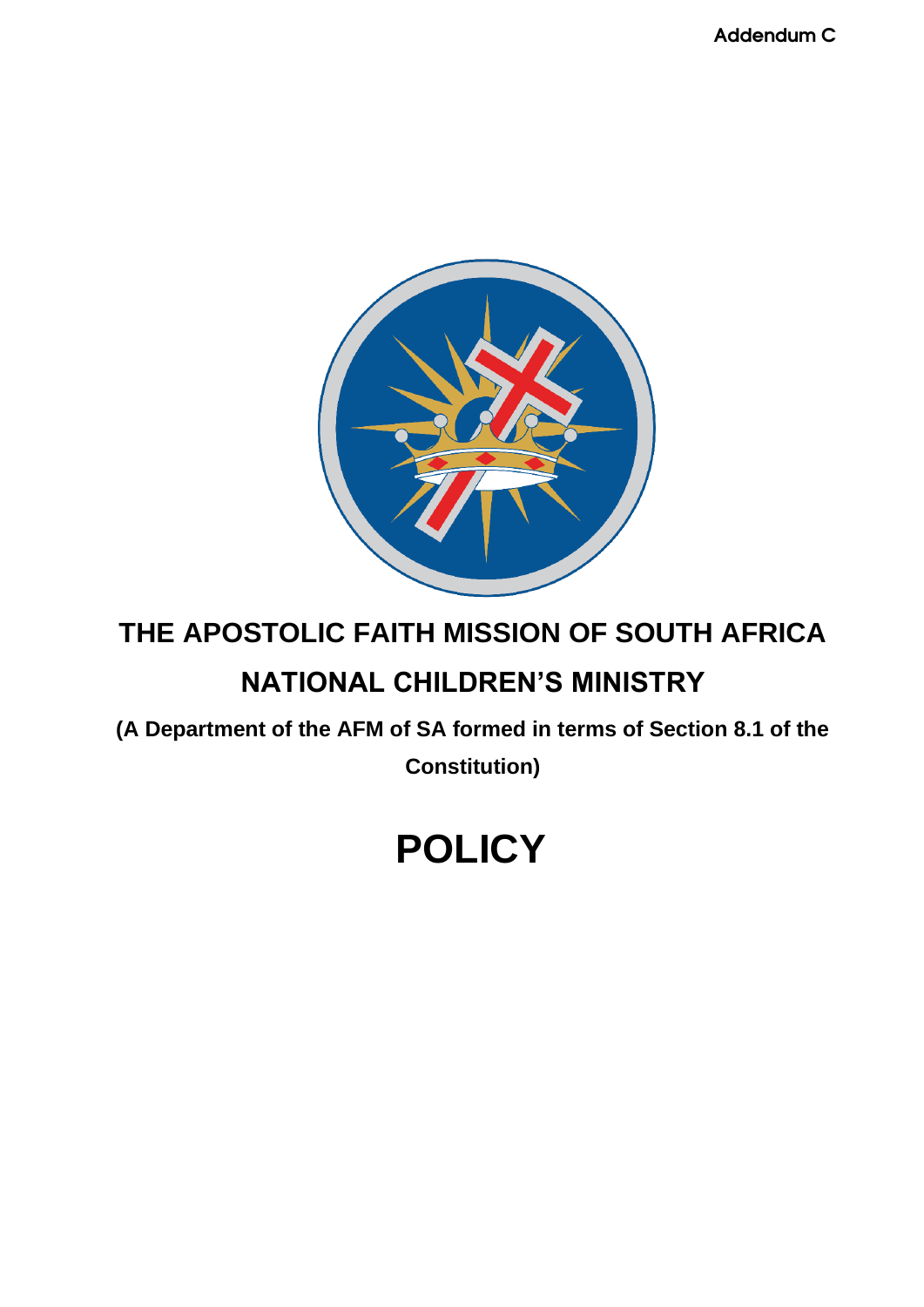# **1. NAME**

The Department shall be known as:

**THE NATIONAL CHILDREN'S MINISTRY** hereafter referred to as the **NCM**.

# **2. MANDATE**

The NCM is commissioned by the National Leadership Forum to serve, coordinate and empower Children's Ministry at National, Provincial, Regional and Local levels.

# **3. PREAMBLE**

- **3.1.** The NCM acknowledges the sovereignty of God Almighty who has called us to his wonderful light through Jesus Christ, His Son, and who guides and teaches us through His Holy Spirit. We also acknowledge that the Word of God is the highest authority, and that both through effective management and a sound financial policy system, all children within the scope of the ministry of the AFM of SA be led to a spiritual maturity, and to mobilize them to ministry in the Body of Christ.
- **3.2.** The NCM declares that all children are precious in His sight (Math 19:14 & Mark 10:14), and for this reason we are called to proclaim the Gospel of Jesus Christ to all children with a view to:
	- 3.2.1. Lead children to the wonderful experience of accepting Jesus Christ as their personal Saviour and to
	- 3.2.2. Teach children the full truth of God's Word.
- **3.3.** The NCM is convinced that the children of today are part of the Church of today and ministry to them is of vital importance.
- **3.4.** The NCM seeks to fulfill the ministry to children.

#### **3.5. MISSION**

Our mission therefore is to fulfil the mission of the church through: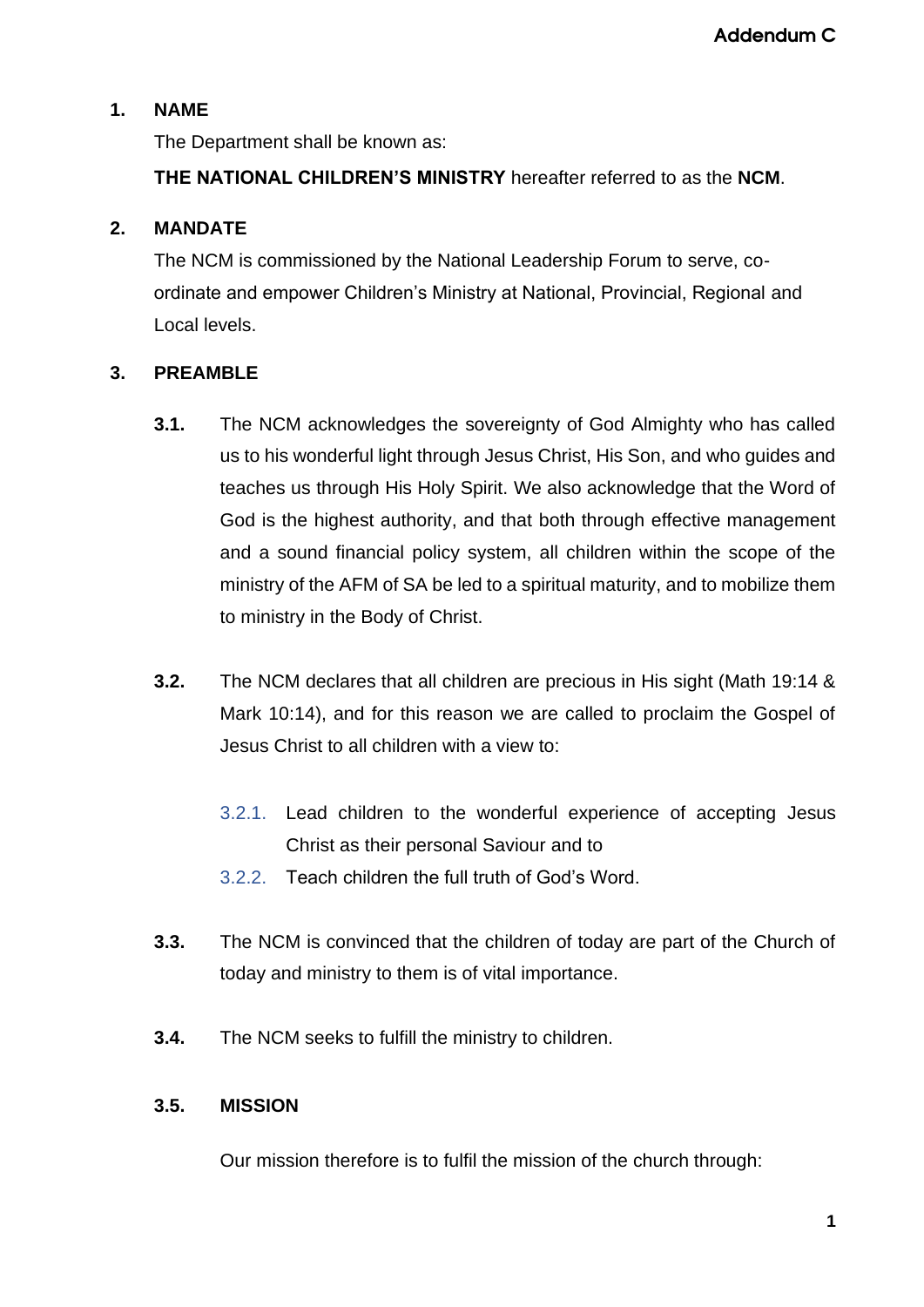- 3.5.1. Teaching and leading all children to the knowledge of the Kingdom of God through the acceptance of Jesus Christ as Lord and Saviour;
- 3.5.2. Teaching and encouraging children to seek the Baptism in water and of the Holy Spirit; and
- 3.5.3. Facilitating their spiritual growth and to equip them to fulfill their ministry in the Church.

#### **3.6. OBJECTIVES**

The NCM acknowledges that to achieve its philosophy and mission requires a lifetime commitment. It is a process that has to be in motion and be reviewed regularly. The following goals are to be measured and achieved:

- 3.6.1. To produce balanced personalities who will relate well with God and other people.
- 3.6.2. To instil and maintain a Pentecostal mission.
- 3.6.3. To produce obedient and loyal citizens who will strive for spiritual, social, economic and political harmony.
- 3.6.4. To promote the well-being of children in Church and Society.
- 3.6.5. To reach every child within and outside the Church through teaching and evangelizing.
- 3.6.6. To train and equip children to fulfill the mission of the church (Proverbs 22:6).
- 3.6.7. To train and equip teachers to fulfill the mission of the ministry.
- 3.6.8. To research current trends in education and adapt these for use in children's ministry by making available and continually updating a well-designed Children's Ministry curriculum and other training material, inclusive of audio-visual material and teaching aids, that will not only enhance learning but empower teachers and
- 3.6.9. To facilitate the identification of trainers for the purpose of training and equipping teachers at Local, Regional and Provincial levels.
- 3.6.10. Ensuring that the best interests' of the child is the paramount concern in all matters affecting the child.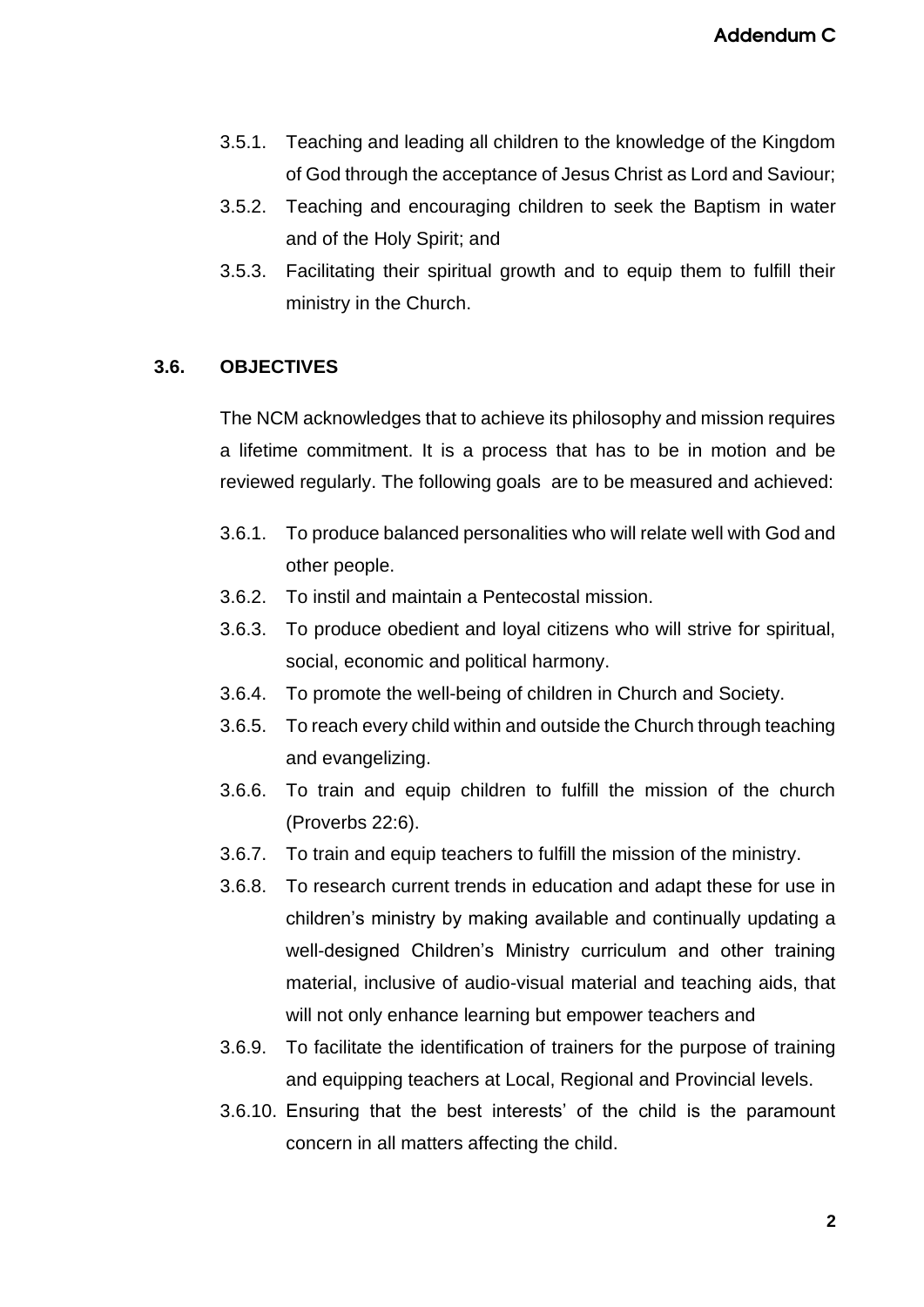3.6.11. Protecting the child from maltreatment, abuse, neglect, degradation, discrimination, exploitation and any other physical, emotional or moral harm or hazards.

# **4. NATIONAL CHILDREN MINISTRY GOVERNANCE**

#### **4.1. OFFICERS**

During each election year of the church, the following officers of the department shall be elected from the ranks of NCM Forum, subject to each officer to be elected to have been a member of the NCM Forum for not less than two terms of four (4) years:

- 4.1.1. Director.
- 4.1.2. Deputy Director.
- 4.1.3. Secretary.
- 4.1.4. Treasurer.

# **4.2. NATIONAL EXECUTIVE COMMITTEE**

- (i) During the election year at the sitting of the General Business Meeting where the officers are elected, which will be the officers of the executive committee, additional members will be elected. Such additional members will become provincial co-ordinators of their respective provinces.
- (ii) The additional members will consist of one member per province, subject to such being a regional children ministry leader within the particular province.

#### **4.3. EXECUTIVE MANAGEMENT**

The NCM Executive Committee assist the Officers to manage the affairs of the Department between the meetings of the NCMF and the NCMGBM.(See 4.5 below)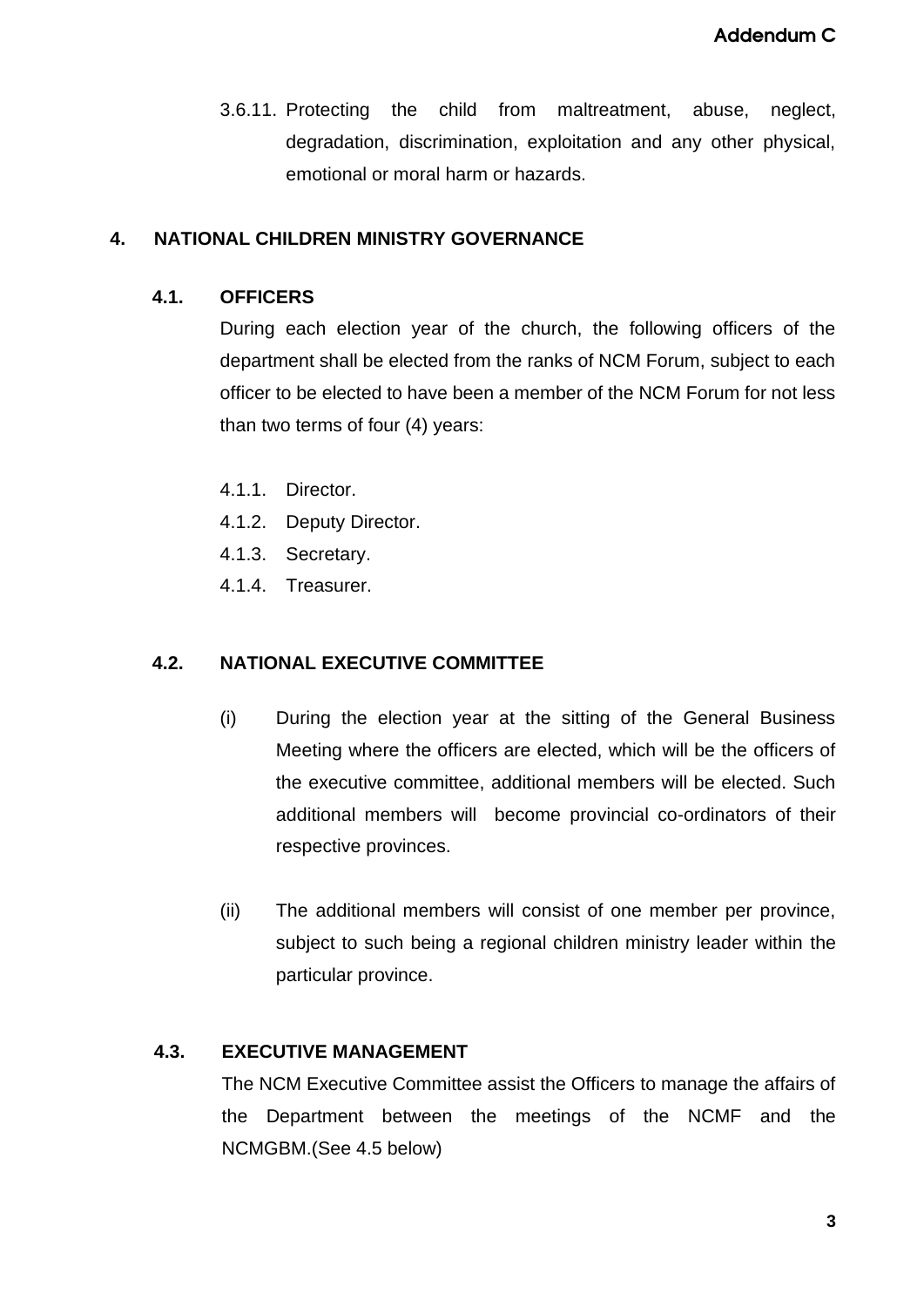# **4.4. TERM OF OFFICE**

With effect from 2012, the term of office of the NCM Executive Committee shall be four (4) years.

# **4.5. AGENT AND EXECUTIVE MANAGEMENT**

The NCM Executive Committee shall be the agent of the NCM Forum and shall be the collective executive management of the Department.

# **4.6. FILLING OF VACANCIES**

Any vacancy that may occur within the term of office of the NCM Executive Committee shall be filled by the NCM Forum Members, and such positions shall be held up to the next election year of the church.

# **4.7. MEMBERS: CORE ROLES AND RESPONSIBILITIES**

The NCM Executive Committee shall from time to time consider and determine their individual core roles and responsibilities for approval by the NCM Forum (Refer to Annexure B).

# **4.8. NATIONAL CHILDREN MINISTRY FORUM (NCMF)**

#### **4.8.1. COMPOSITION**

The NCM Forum shall be constituted as follows:

- 4.8.1.1. The Officers as elected in terms of clause 4.1
- 4.8.1.2. The NCM Executive Committee as elected in terms of clause 4.2; and
- 4.8.1.3. The Leaders of the Regional Children's Ministries.

#### **4.8.2. FREQUENCY OF MEETINGS**

The NCM Forum shall meet at least twice a year to consider the following:

- 4.8.2.1. Reports from the NCM Executive Committee
- 4.8.2.2. Annual planning and review
- 4.8.2.3. Assess and ratify resolutions taken by the NCM Executive Committee
- 4.8.2.4. Approval of the annual budget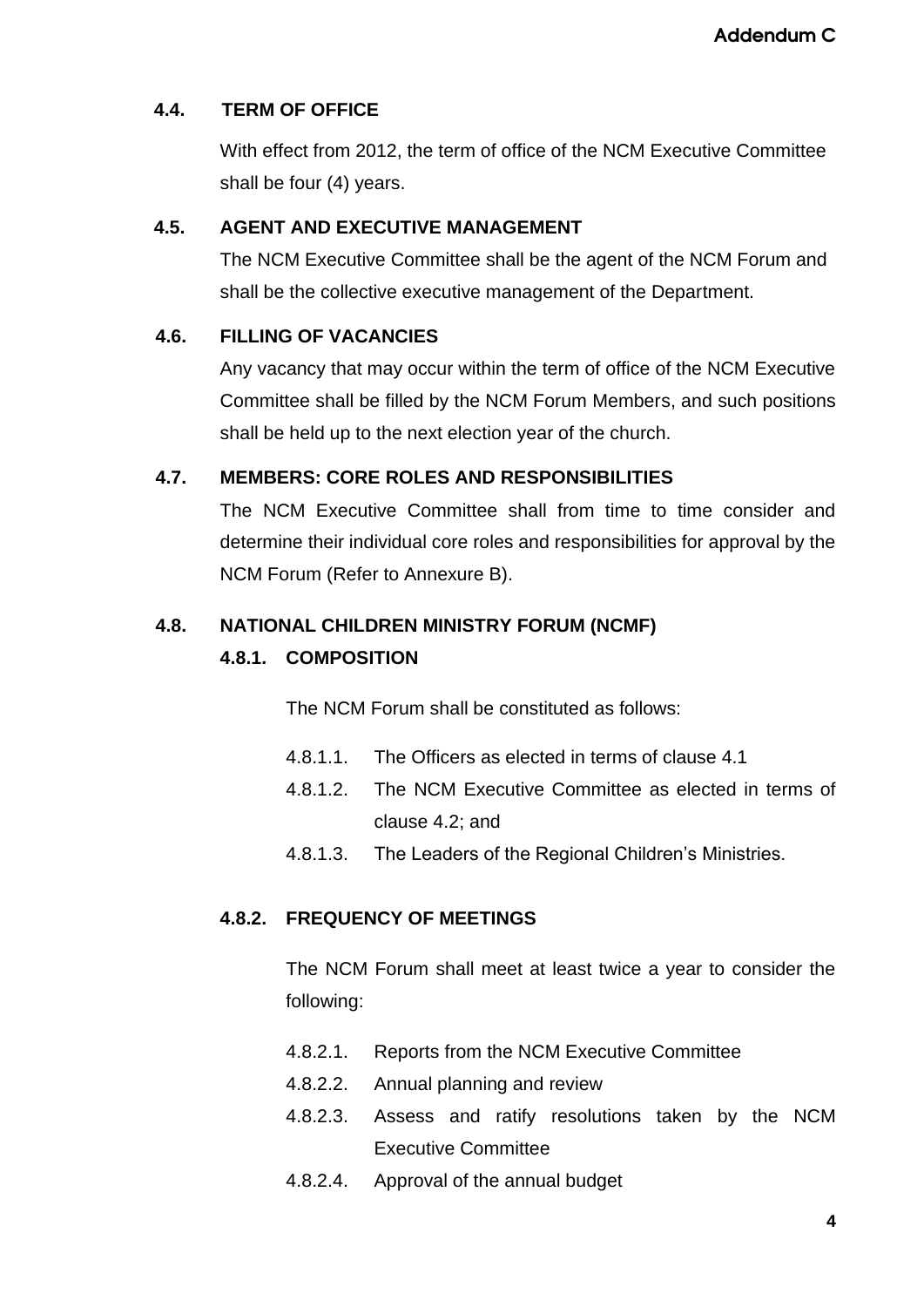- 4.8.2.5. Approval of the annual financial statements
- 4.8.2.6. Any other matter deemed to be in the interests of the NCM
- 4.8.2.7. Any possible amendments to the NCM policy and submit such amendments for final approval to the NLF.

#### **4.8.3. QUORUM**

The quorum for the NCM Meetings shall be constituted by delegates present at the meeting.

#### **4.8.4. FUNCTIONS**

The NCM Forum shall:

- 4.8.4.1. Promote and fulfil the mission and objectives of the Department as per clauses 3.5 and 3.6;
- 4.8.4.2. Determine a Teacher's Code of Conduct and
- 4.8.4.3. Determine and develop the NCM curriculum and teachers training materials, and/or enter into agreement with relevant suppliers thereof.

#### **4.8.5. DELEGATION OF POWERS**

Any powers of the NCM Forum may for such periods and under such conditions as it may deem fit, be delegated to or withdrawn from any member of the Forum. The NCM Forum may authorize any person or persons from within its own ranks to take any action on its behalf.

#### **5. MEMBERSHIP OF THE NATIONAL LEADERSHIP FORUM (NLF)**

The Director shall be an *ex officio* member of the National Leadership Forum. In the absence of the Director for whatever reason, any one of the NCM Executive Committee shall be delegated by the director as his/her secundus.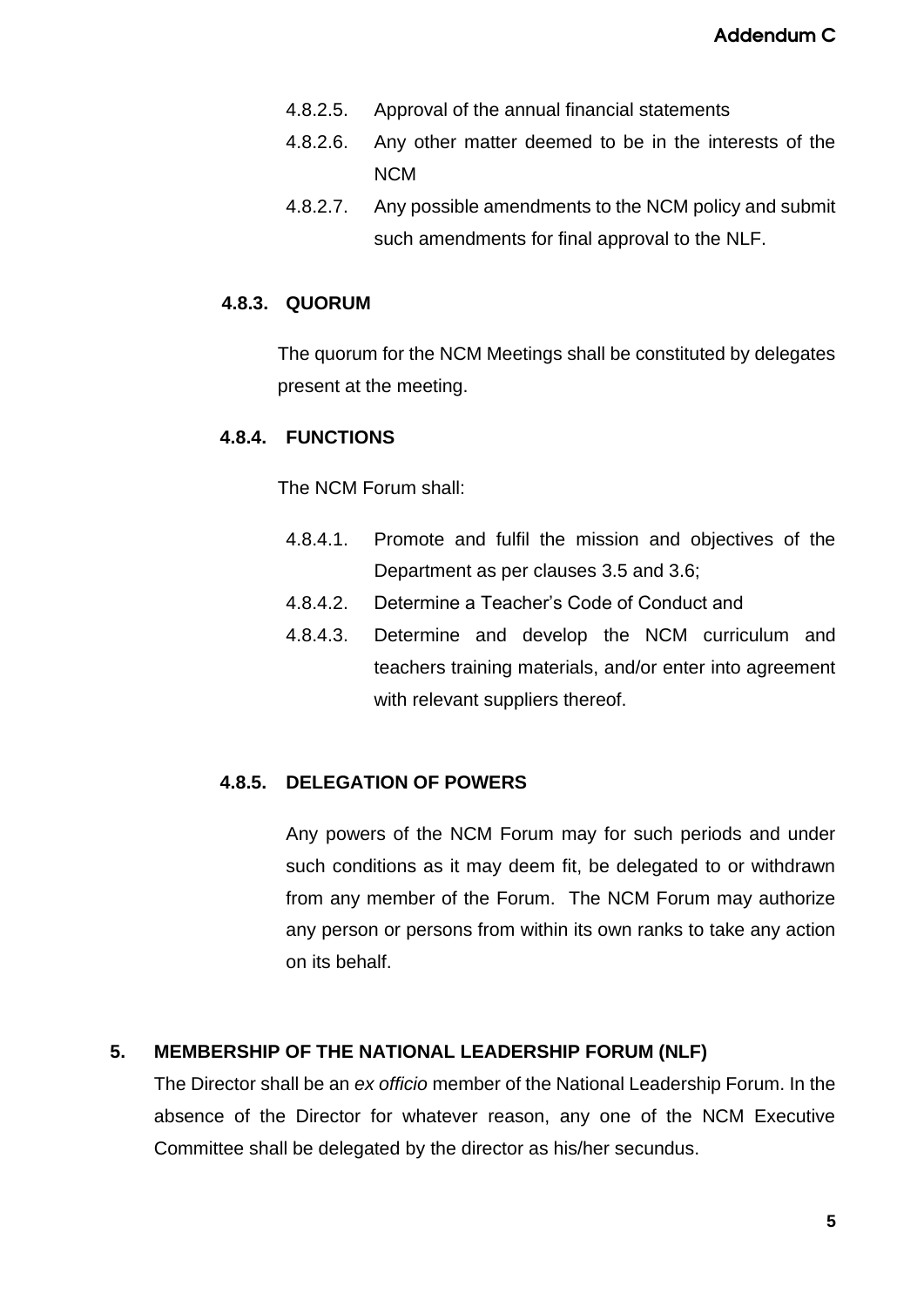# **6. FUNDING**

The NCM Forum shall annually determine the basis of funding in consultation with the National Financial Advisory Board of the church.

# **7. STANDING AND AD-HOC COMMITTEES**

The NCM Forum may appoint standing and/or *ad-hoc* committees to fulfil its obligations in terms of its mandate.

#### **8. NCM GENERAL BUSINESS MEETING (NCMGBM**)

#### **8.1. FREQUENCY**

Every two years with effect from 2012 the NCM General Business meeting shall be held at a place and time as determined by the National Leadership Forum (NLF).

# **8.2. CONSTITUTION**

The NCM General Business meeting shall consist of:

- 8.2.1. The Officers elected in terms of clause 4.1;
- 8.2.2. The Executive Committee elected in terms of clause 4.2;
- 8.2.3. The NCM Forum Members in terms of clause 4.7.1;
- 8.2.4. One delegate from the Local Children's Ministry of each participating assembly.

# **8.3. FUNCTIONS**

The functions of the NCM General Business meeting shall be the following:

- 8.3.1. Receive reports from the NCM Executive Committee and Forum;
- 8.3.2. Receive the annual financial reports for the preceding periods;
- 8.3.3. Receive reports on syllabi/curriculum;
- 8.3.4. Election of Officers in terms of 4.1 during each election year of the church;
- 8.3.5. Election of the NCM Executive Committee in terms of clause 4.2 during each election year of the church;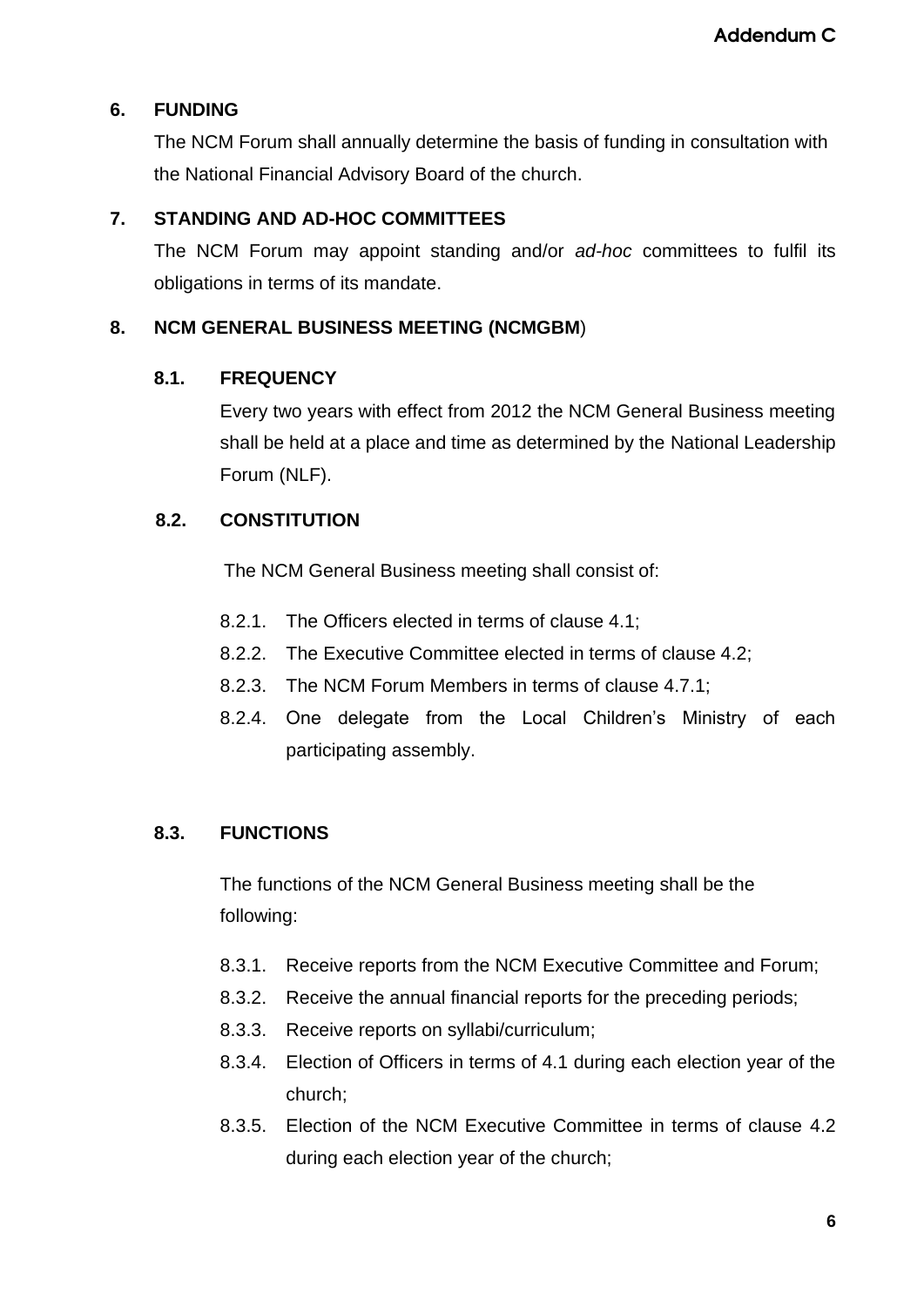- 8.3.6. Consider any other matter that may be deemed to be in the interests of the NCM;
- 8.3.7. Give broad direction on policy matters within the NCM.

#### **9. LEGAL STATUS**

The NCM is a legal persona with perpetual legal succession and the NCM Forum, as determined by this policy, is its agent.

- 9.1. The NCM is an independent legal persona distinct from the church and /or its members and/or the members of the NCM and shall, subject to the regulations, as separate legal persona:
	- 9.1.1. Be entitled to own immovable property, assets and funds distinct from the church or its members or the members of the NCM;
	- 9.1.2. Be capable of acquiring rights, obligations, privileges, powers and liabilities, distinct from the church or its members or the members of the NCM;
	- 9.1.3. Be capable of instituting and/or defending legal action in its own name;
	- 9.1.4. Be capable of conducting legal transactions of whatsoever nature in its own name;
	- 9.1.5. Be capable of acquiring property and to dispose of, alienate or encumber its property and to in any way deal with its property;
	- 9.1.6. Be capable of employing persons in its employ, as it may deem necessary and as envisaged in this policy.
- 9.2. The NCM Forum has the competency to execute any legal transaction or any other action which might be necessary to fulfil the calling of the church in general and to conduct the business and affairs, and to exercise the powers, and to control the operations of the NCM on its behalf.
- 9.3. The NCM Forum shall receive, administer and account for income, expenditure, assets and liabilities of the NCM in accordance with the provisions of the National Financial Policy which forms part of the regulations.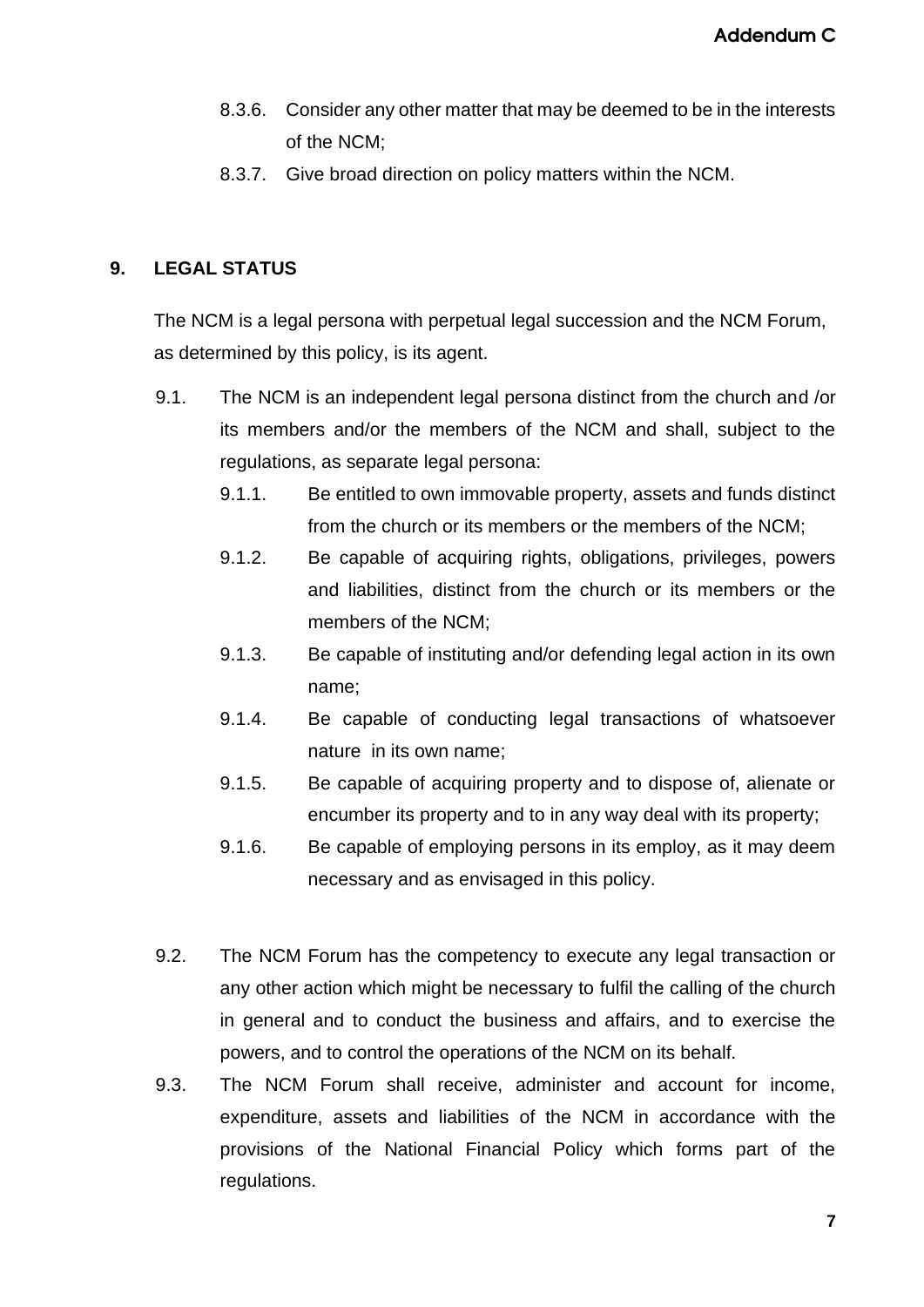9.4. The Constitution and Regulations of the AFM of SA shall be the Constitution and Regulations of the NCM.

#### **10. PROVINCIAL CHILDREN'S MINISTRY (PCM)**

#### **10.1. COMPOSITION**

The PCM shall be constituted by the regional Childrens' Ministry leaders and regional Childrens' Ministry secretaries at a particular province.

#### **10.2. DUTIES AND RESPONSIBILITIES**

Most specifically, the duties and responsibilities of the Provincial Coordinators include the following:

- 10.2.1. To carry out the aims and objectives of the NCM;
- 10.2.2. To implement decisions taken by NCM Executive and / or Forum;
- 10.2.3. To facilitate and encourage co-operation between regions;
- 10.2.4. To co-ordinate provincial activities and
- 10.2.5. To monitor and make sure that all regions have structures and are functioning.
- 10.2.6. To report to NCM Forum from time to time.

#### **11. REGIONAL CHILDREN'S MINISTRY (RCM)**

Regional Children's Ministries shall register with the NCM Secretary as participating members.

#### **11.1. COMPOSITION**

- 11.1.1. The Regional Children's Ministry Council shall consist of delegates from Local Children's Ministry, and specialists in children's ministry as approved by the RCM.
- 11.1.2. The Regional Children's Ministry Council shall meet at least twice a year.
- 11.1.3. With effect from 2012 the Regional Children's Ministry Council shall, during each election year of the church, elect: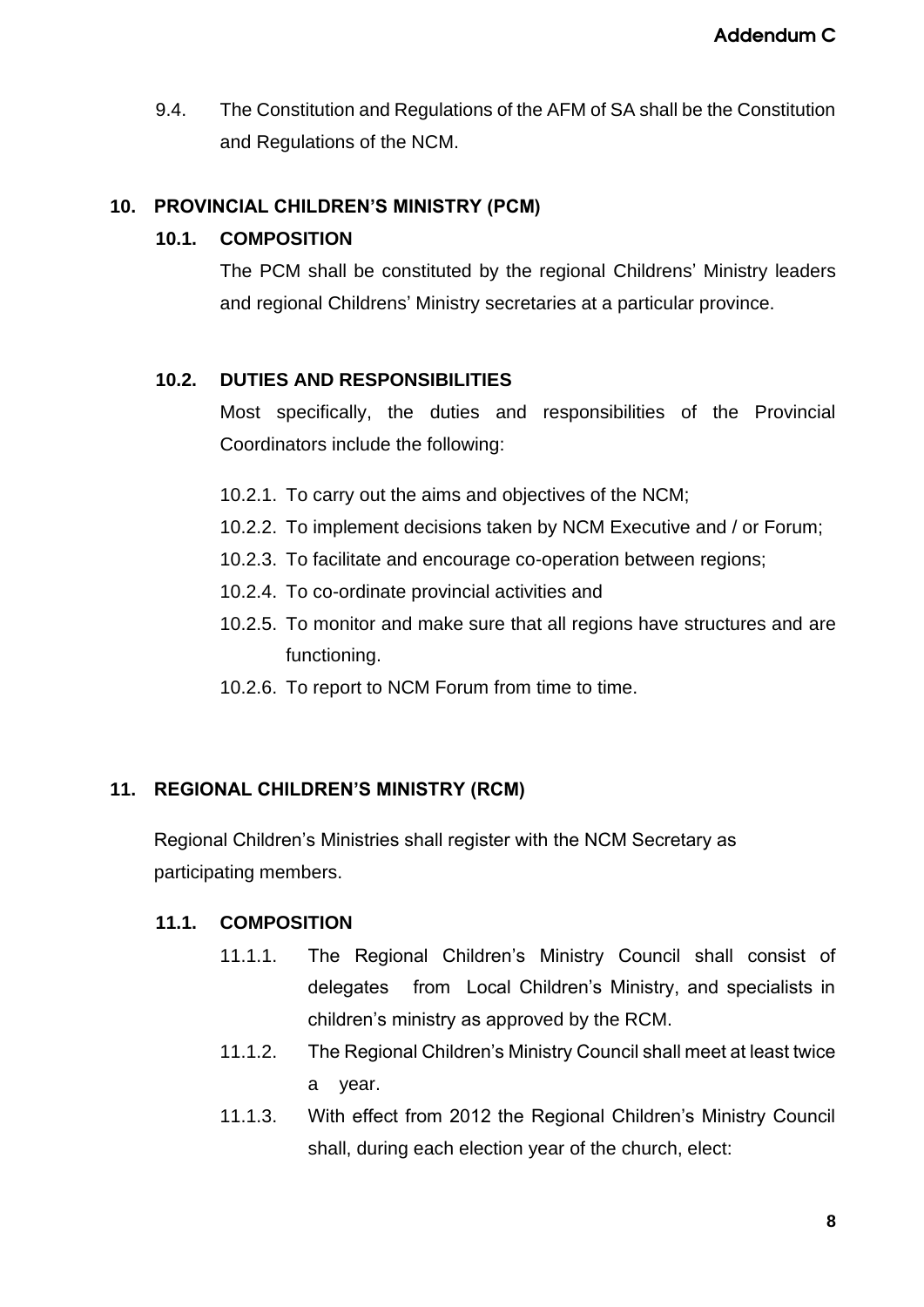- 11.1.3.1. A Regional Children Ministry Leader
- 11.1.3.2. A Regional Deputy Children Ministry Leader
- 11.1.3.3. A Secretary
- 11.1.3.4. A Treasurer
- 11.1.3.5. And other members as may be required from time to time.
- 11.1.4. If there is no Regional Children's Ministry, a Local Children's Ministry may apply to the Secretary of NCM for placement within an existing RCM Region.

#### **11.2. FUNCTIONS**

- 11.2.1. The Regional Children's Ministry Committee will perform such functions as will be decided upon by the Regional Children's Ministry Council, bearing in mind the vision of the National Children's Ministry.
	- 11.2.2. Shall consider all matters referred by the Regional Leadership Forum and implement decisions by the NCM
	- 11.2.3. Coordinate the Local Children's Ministry
	- 11.2.4. Manage the funds of the region of the children's ministry. Open and operate a banking account in the name of the RCM
	- 11.2.5. To arrange conferences and activities for the educators as well as the children at a regional level
	- 11.2.6. To see to it that local educators are equipped
	- 11.2.7. To submit quarterly reports to the NCM
	- 11.2.8. Participate in the provincial as well as national activities of the children's ministry
	- 11.2.9. To receive and consider reports from local children's ministry
	- 11.2.10. Develop and implement an annual program for the region
	- 11.2.11. To further the aims and objectives of the NCM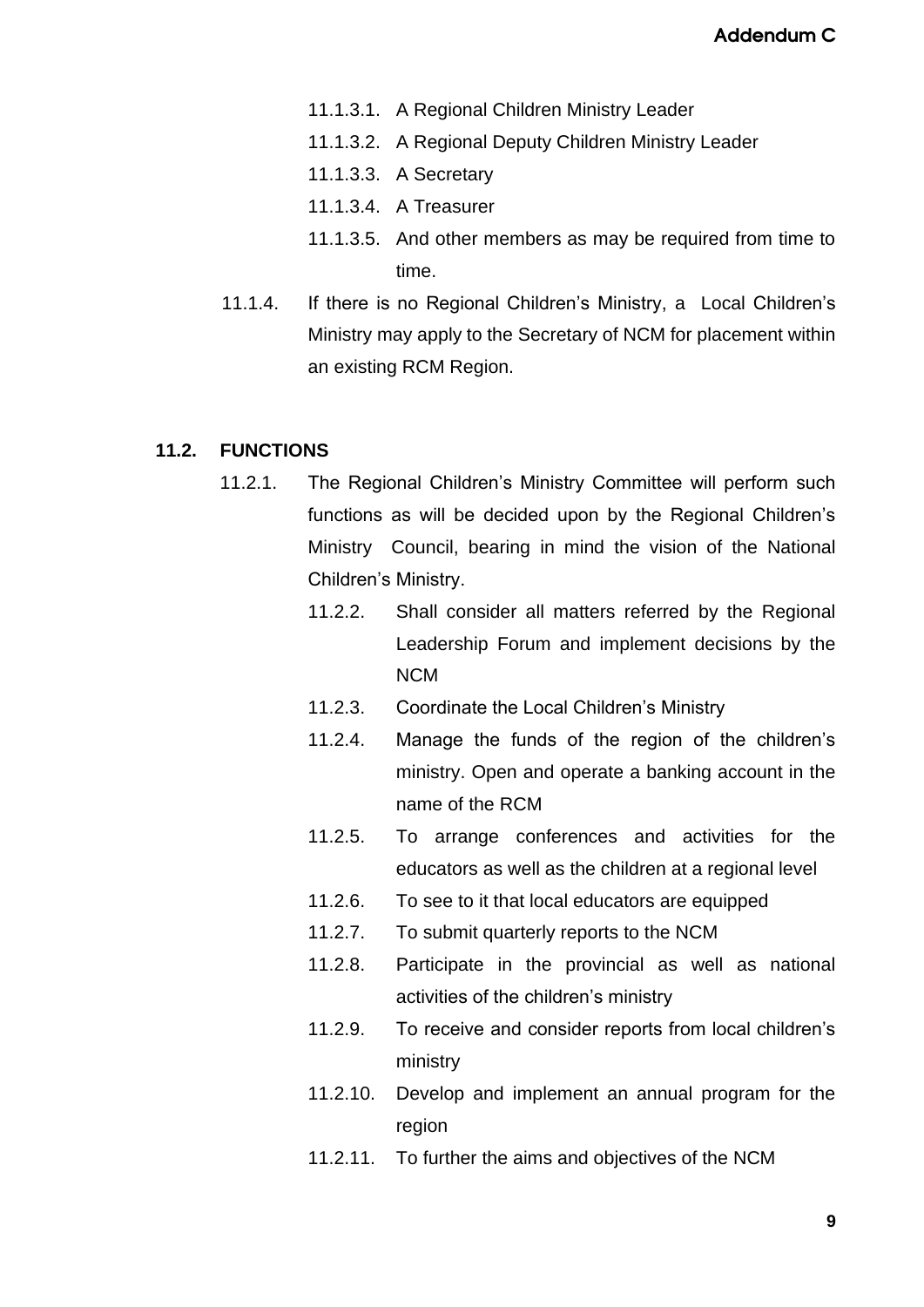11.2.12. The RCM shall have the power to co-opt additional members during its term of office in order to provide for a broad representation of the local children's ministries and

 11.2.13 The RCM shall consider and make proposals to the PCM and NCM.

#### **11.3. PRESENTATIVE**

The Regional Children's Ministry Leader or his/her secundus from the ranks of the RCM Committee will represent the Regional Children's Ministry at the National Children's Ministry Forum.

#### **12. LOCAL CHILDREN'S MINISTRY (LCM)**

#### **12.1. COMPOSITION**

- 12.1.1. Each Local Assembly Governing Body will be encouraged to establish a Local Children's Ministry.
- 12.1.2. The Local Children's Ministry, consisting of local members involved in children's ministry, will appoint/elect a committee that will plan and organize the smooth running of the LCM.
- 12.1.3. The Local Children's Ministry shall elect the following Office Bearers to manage the affairs of the Local Children's Ministry:
	- 12.1.3.1. A Local Children Ministry Leader;
	- 12.1.3.2. A Deputy Local Children Ministry Leader;
	- 12.1.3.3. A Secretary
	- 12.1.3.4. A Treasurer
	- 12.1.3.5. And any number of additional members as per the requirements of the Local Children's Ministry.

#### **12.2. FUNDING**

Monies contributed to the Local Children's Ministry will beadministered by either the Assembly Governing Body or the LCM Committee and will be utilized to support the ministry as it may deem necessary.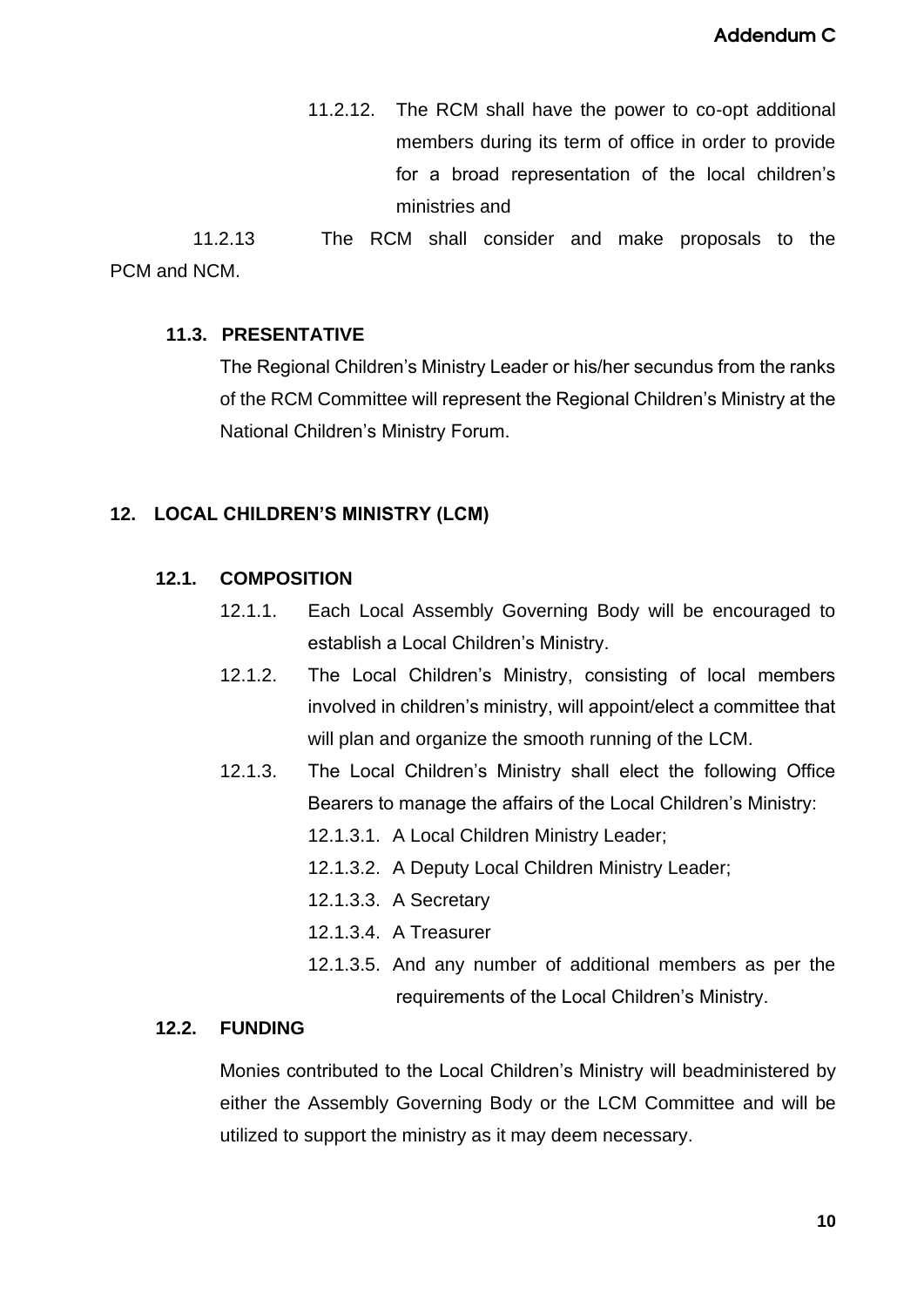#### **12.3. DUTIES AND RESPONSIBILITIES**

The Local Children's Ministry Committee shall:

- 12.3.1. Ensure the smooth functioning of the Local Children's Ministry
- 12.3.2. Implement decisions taken by the NCM, PCM, RCM and the local assembly Governing body.
- 12.3.3. Appoint sub-committees when necessary
- 12.3.4. Nominate members to attend the RCM / PCM and or NCM meetings specifically to represent the interests of the Local Children's Ministry.
- 12.3.5. Give support to the local assembly in the activities of the local assembly.

# **12.4. RCM REPRESENTATIVE**

The Local Children's Ministry Leader or his/her secundus from the ranks of the LCM Executive will represent the LCM at the RCM Forum.

#### **13. MEETING PROCEDURES**

Procedures for all meetings shall be in terms of provisions of Appendix 1 to the Constitution of the AFM of SA.

# **14. ELECTION PROCEDURES**

Election procedures shall be in accordance with the provisions of Regulations 1.32.1 to 1.32.6 of Appendix 1 to the Constitution of the AFM of SA.

# **15. DISSOLUTION (CLOSURE) OF THE DEPARTMENT**

Should the National Leadership Forum of the AFM of SA determine that, after due consideration, the NCM has fulfilled its purpose in terms of its mandate as referred to in clause 2 and/or has become redundant, the NCM may be dissolved (closed) by a two-third majority vote at a normal meeting of the National Leadership Forum. Upon such dissolution (closure) the assets and liabilities of the NCM and the operations of PCM's, RCM's and LCM's shall revert to the National Leadership Forum and/or its successor.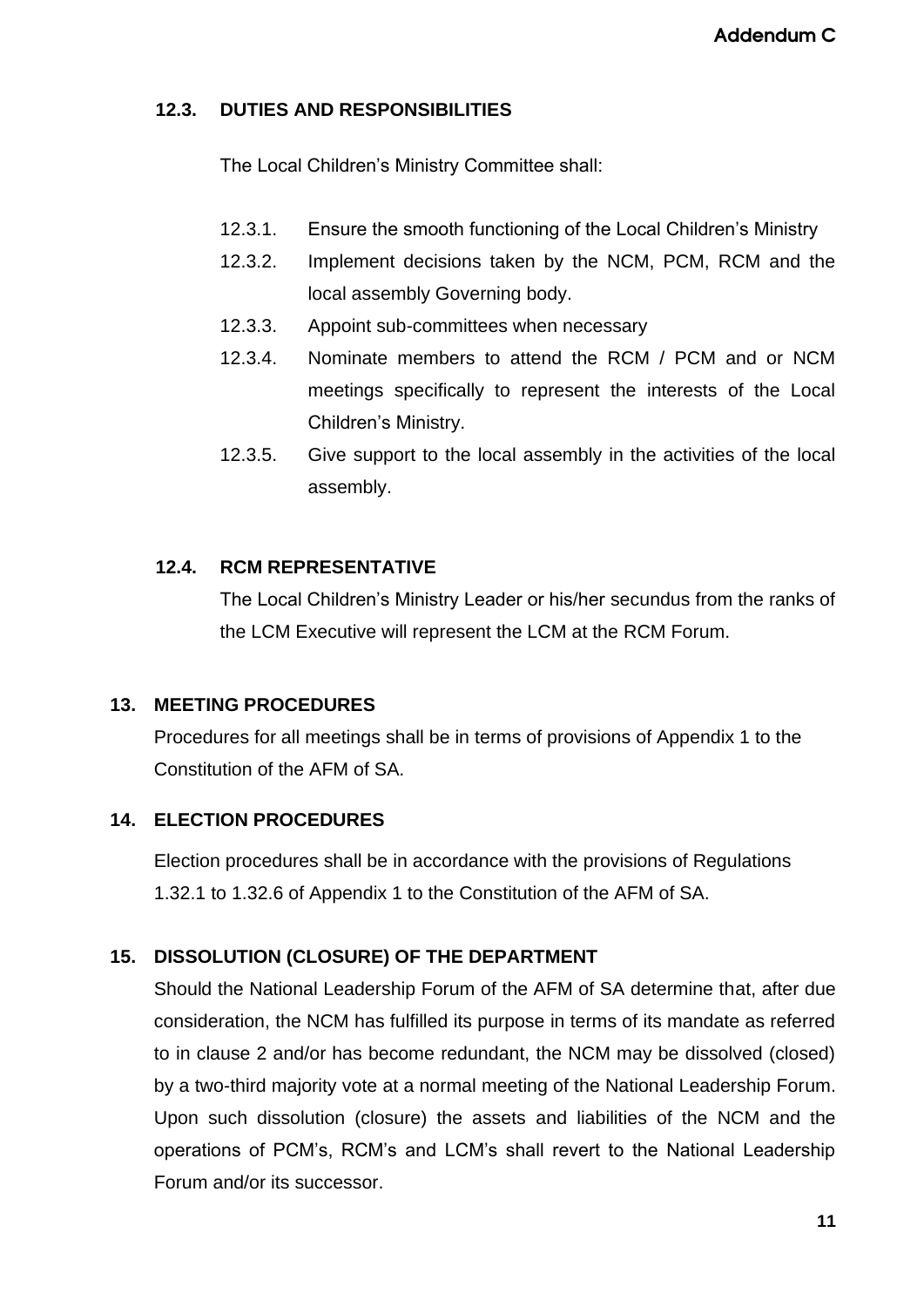#### **16. AMENDMENTS TO THE POLICY**

To amend this policy in any way, a written notice shall be submitted to the Secretary of the NCM. In this notice, full particulars of the proposed amendment/s including a motivation thereof must be given. Thereafter notice shall be circularized together with meeting packs at least twenty one (21) days prior to the next NCM Forum meeting and a clear majority of members present at the NCM Forum meeting shall decide whether or not the policy shall be so amended.

- **17. Annexure A (**All Educators involved in Children's Ministry must subscribe and sign a Code of conduct as approved of by the NCM GBM).
- **18. Annexure B** (The duties and responsibilities of the Director, Deputy Director, Secretary and Treasurer as approved of by the NCM GBM).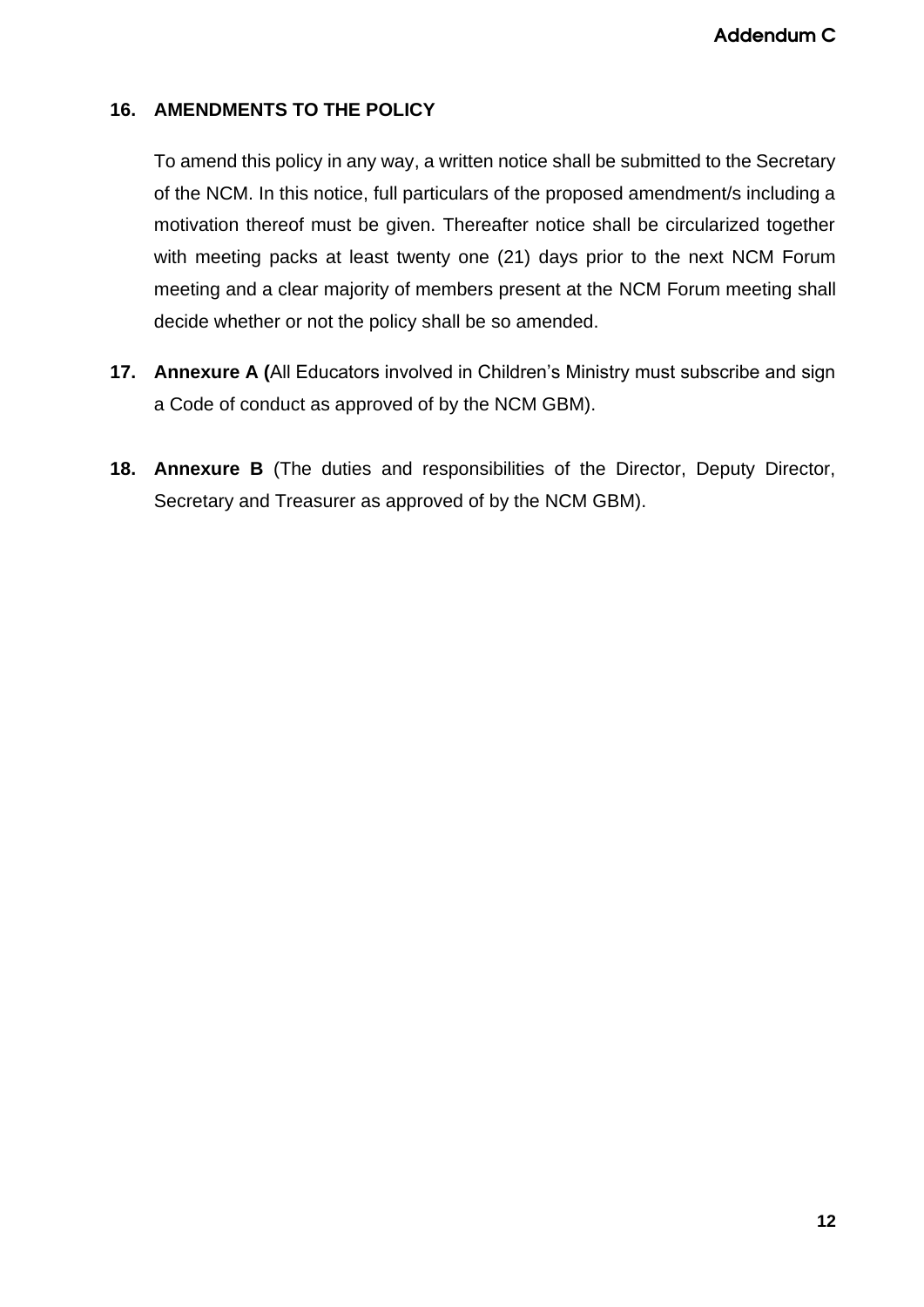# **ANNEXURE A – Ethical Behaviour for All Members Involved in CM**

# **ETHICAL BEHAVIOUR FOR ALL EDUCATORS INVOLVED IN CHILDREN'S MINISTRY**

#### **1. CODE OF CONDUCT**

- 1.1. Demonstrate commitment to children's ministry;
- 1.2. Demonstrate support for the mission and values of the ministry;
- 1.3. Demonstrate a high level of personal integrity and honestly;
- 1.4. Demonstrate an understanding of the difference between the roles of management and governance;
- 1.5. Think strategically;
- 1.6. Communicate effectively;
- 1.7. To uphold and promote the church laws, regulations and policies;
- 1.8. To observe and maintain ethical standards of the NCM;
- 1.9. To honour the mandate of the NCM;
- 1.10. To treat the interest of the NCM as paramount;
- 1.11. To avoid putting myself in a position that is in conflict with what the NCM stands for;
- 1.12. To honour all undertakings given in the course of my duties / mandate, until the duties / mandate is performed, released or executed and
- 1.13. To execute my duties without fear, favour or prejudice.

#### **2. DISCLOSURE AND DECLARATION OF INTEREST**

- 2.1. Members shall not abuse their positions when executing their duties by soliciting or manifest bias or prejudice against or in favour of any person or,and including a voluntary professional association.
- 2.2. Members shall recuse himself / herself from the meeting or deliberations if either a reasonable suspicion of bias or conflict of interest exists, based upon objective facts.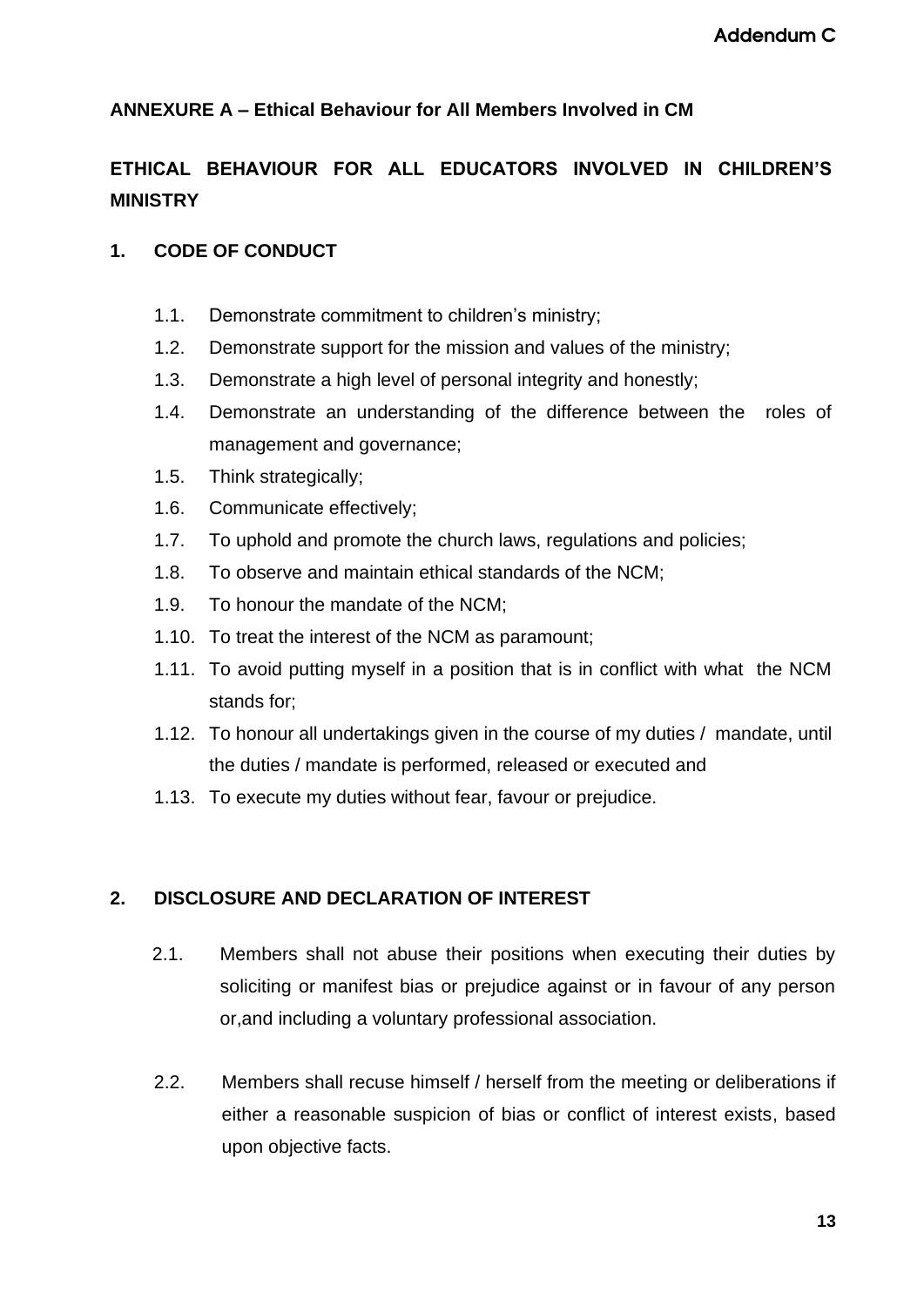# **3. CONFIDENTIALITY**

- 3.1. Members shall strive to be prudent in the use of information in the course of their duties, by refraining from using confidential information of any kind for any personal gain or in a manner that might be prejudicial / detrimental to their members.
- 3.2. Members shall continuously endeavour to strive for improvement in the proficiency and effectiveness of their service.

# **4. QUALIFICATIONS OF MEMBERS INVOLVED IN CHILDREN'S MINISTRY**

- 4.1. **Born again (saved):** spiritually matured, baptized in water, baptize in the Holy Spirit, active member of the assembly. The educator will be identified through an open process such as an interview.
- 4.2. **Called:** be interested in the well-being of children. Have good human relations, friendly and approachable.
- 4.3. **Passion:** Love for the children's ministry; love the children and appreciate them.
- 4.4. **Knowledge:** attend bible study, workshops, and / or seminars.
- 4.5. **Dedication and commitment:** proper preparation of a lesson.
- 4.6. **Honest and faithfulness:** faithful in tithes and offerings, honest in time management and able to fulfil promises.
- 4.7. **Perseverance:** waiting upon the Lord in times of challenges and attacks.
- 4.8. **Self –discipline and integrity:** managing your tongue, conduct and ways of doing business. Above all, be trustworthy and be what you say you are.

#### **5. DISQUALIFICATIONS**

- 5.1. Any person who was charged, convicted and/ or sued or sentenced due to any misconduct involving a child, will be disqualified.
- 5.2. Any person who is charged or convicted/ sued while involved in the children's ministry will be automatically dismissed and be removed from the ministry.
- 5.3. Any person who does not meet the above qualifications shall automatically not be considered for this ministry.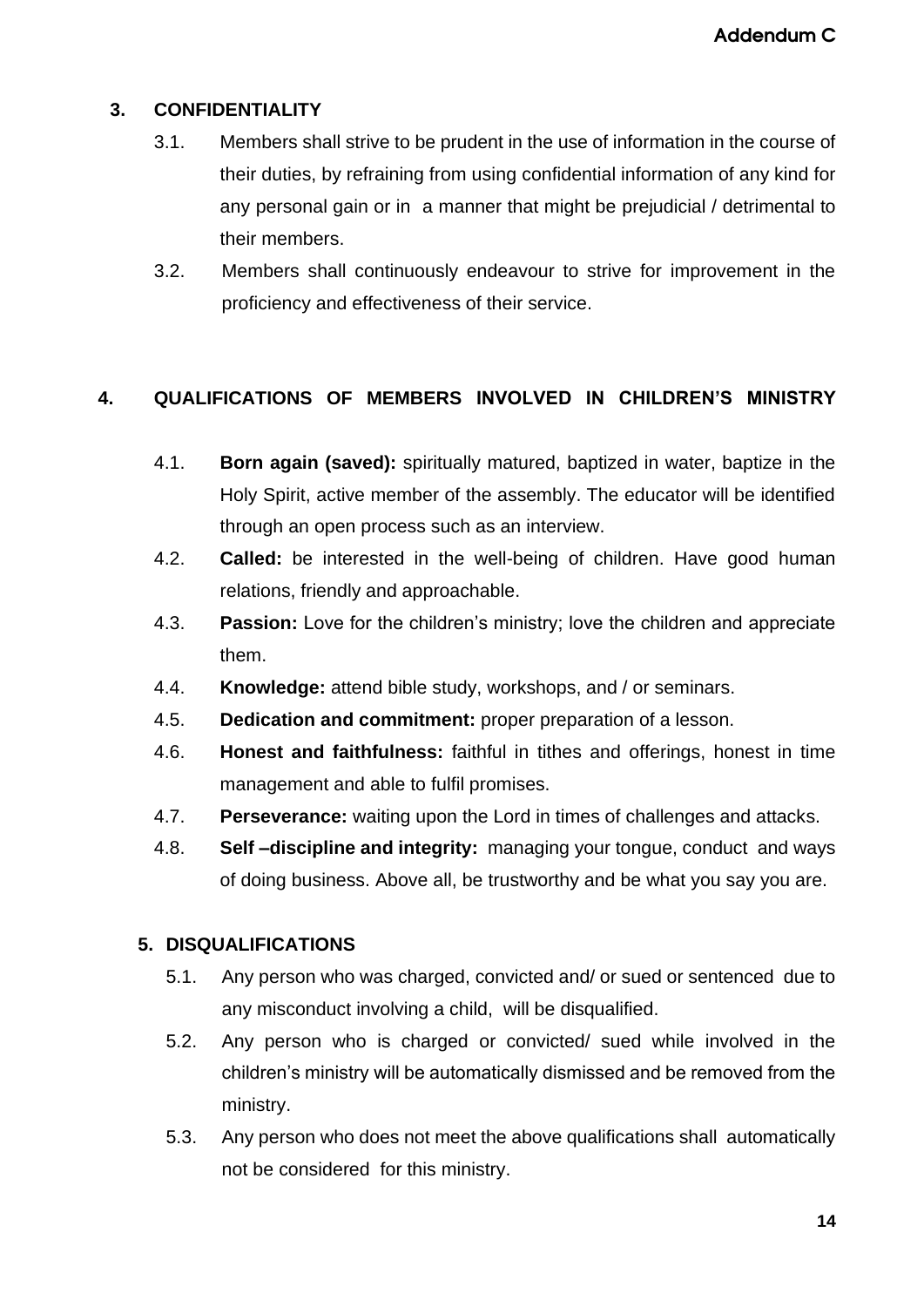#### **ANNEXURE B** – **Roles of Office Bearers**

#### **ROLES AND RESPONSIBILITIES OF OFFICE BEARERS INVOLVED IN CHILDREN'S MINISTRY**

#### **1. THE DUTIES OF THE OFFICERS**

- 1.1. To assist the head of the department in the execution of the leadership and management of the department, individually and collectively.
- 1.2. The officers will be the officers of the department.

# **2. THE DIRECTOR**

The Director, in general, oversees the operation of the NCM and ensures that all members in the ministry have the chance to play an active part and that everyone feels informed and included.

Most specifically, the **DUTIES and RESPONSIBILITIES** include the following:

- 2.1. To ensure that all statutory regulations, NCM policy and the Constitution of the AFM of SA are observed;
- 2.2. To provide a management and leadership role;
- 2.3. To ensure that the NCM functions properly in all levels;
- 2.4. To ensure that there is full participation during meetings and allowing all members to be heard during meetings;
- 2.5. To ensure that all relevant matters are discussed and that effective decisions are made and carried out;
- 2.6. To provide a strategic role in executing his / her duties;
- 2.7. To preside over meetings of the NCM GBM, NCM Executive Committee and NCM Forum;
- 2.8. To generally supervise the affairs of the NCM between meetings in conjunction with other committee members;
- 2.9. To report the activities of the NCM to the NLF and GBM;
- 2.10. To act as a primary spokesperson for the ministry and liaise with external organisations having similar aims and objectives if and when need arises;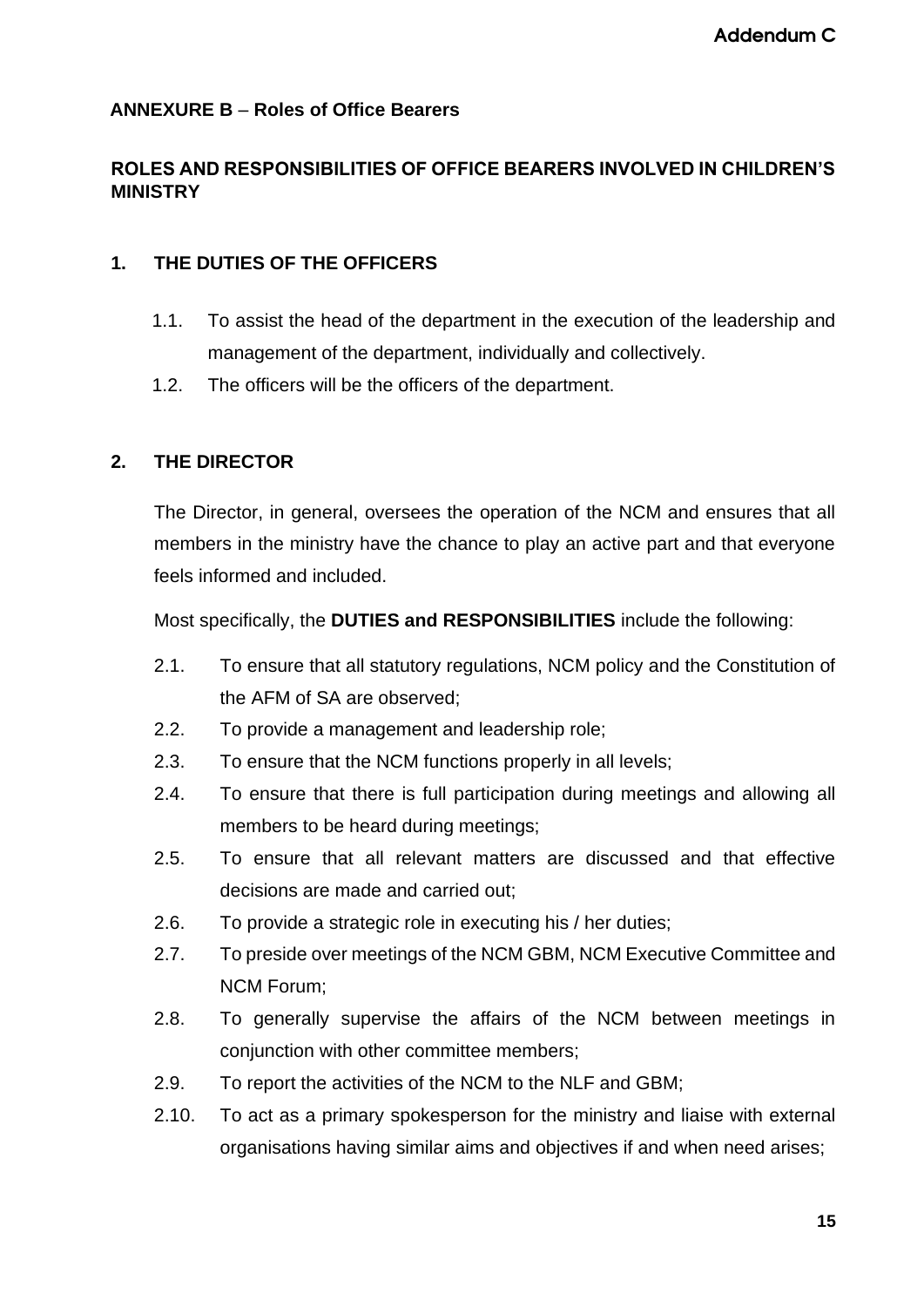- 2.11. To visit provinces, regions and local children's ministries from time to time and
- 2.12. To be a member of NLF

# **3. THE DEPUTY DIRECTOR**

Most specifically, the **DUTIES and RESPONSIBILITIES** of the Deputy Director include the following:

- 3.1. To perform tasks and duties assigned by the director and;
- 3.2. To act as a director if the director is not available.

# **4. THE SECRETARY**

The Secretary is the key administration officer of the NCM. The smooth running of the ministry depends on the efficiency with which the secretary handles the records, correspondence and other communications.

Most specifically, the **DUTIES and RESPONSIBILITIES** include the following:

- 4.1. Liaising with the Director of the NCM to plan meetings;
- 4.2. Receiving agenda items from NCM Executive and / or Forum Committee Members;
- 4.3. Giving clarity on meeting attendance;
- 4.4. Circulating agendas and reports;
- 4.5. Taking minutes during the NCM Executive and / or Forum meetings;
- 4.6. Checking that agreed actions of the NCM are carried out;
- 4.7. Keeping up-to-date details (i.e. names, addresses and contact numbers) for the NCM Executive Committee Members, NCMF Members, PCM coordinators, RCM Committee Members , LCM Committee Members and CM Teachers;
- 4.8. Maintaining records, including all legal documents such as NCM policy, Constitution of AFM of SA, leases, etc;
- 4.9. Filing minutes and reports of the NCM;
- 4.10. Filing the attendance registers and;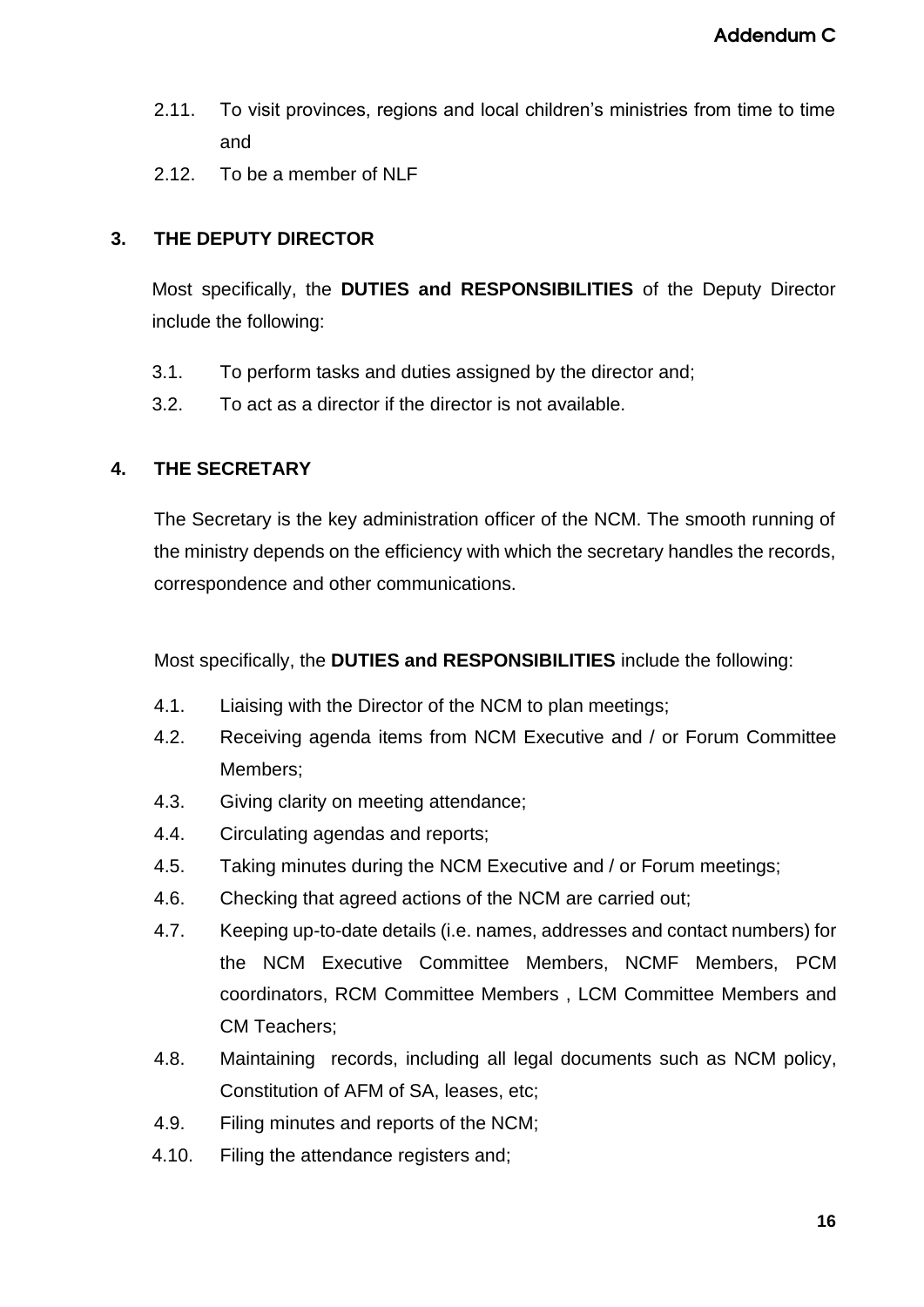4.11. Keeping a diary of future activities of the NCM.

#### **5. THE TREASURER**

The Treasurer oversees the financial administration of the NCM and ensures that the NCM's financial affairs are conducted correctly and efficiently.

Most specifically, the **DUTIES and RESPONSIBILITIES** include the following:

- 5.1. To propose and plan the budget with the Director of the NCM;
- 5.2. To prepare the financial records for the annual audit;
- 5.3. To ensure that all monies are banked promptly;
- 5.4. To make sure all accounts are paid timeously;
- 5.5. Keeping records of all receipts and payments and;
- 5.6. To ensure that all financial records are maintained and stored in a secure location.

**----------------------------------AMEN----------------------------------**